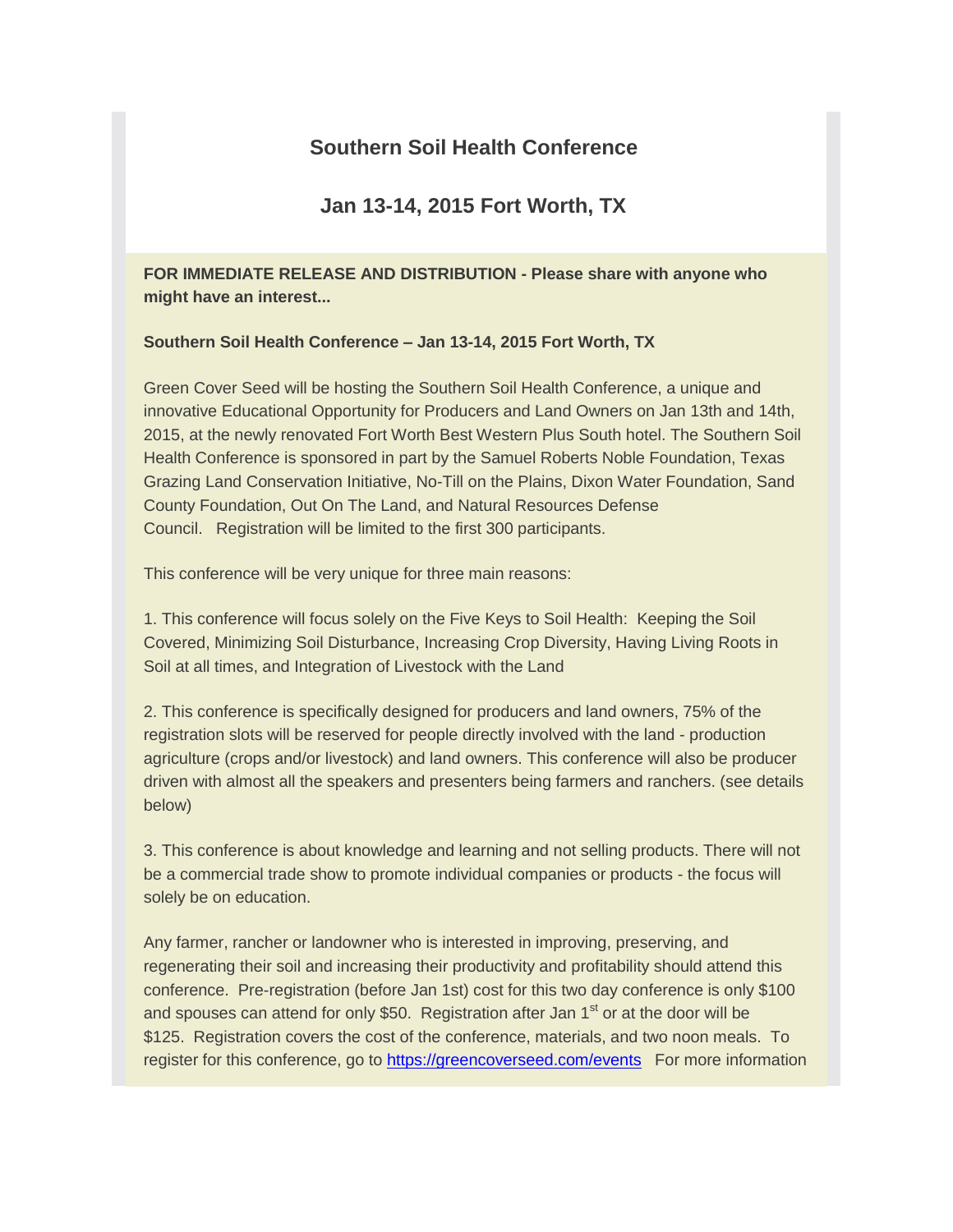#### call Green Cover Seed at [402-469-6784](tel:402-469-6784)

### **Southern Soil Health Conference Speakers and Teachers**

**Gabe Brown, Bismarck, ND Farmer/Rancher** Gabe is one of the true pioneers and innovators of the Soil Health movement. Through his on farm research and his fearless approach to trying new things, Gabe has become both a leader and a spokesman for improving soil heath through diverse cover crop mixes and grazing management. Gabe and his son Paul run the farm together and produce grassfed beef with their system of grazing 250 cow/calf pairs and 250 yearlings. Click here to watch Gabe talk about Grazing Cover Crops and Benefits for Livestock

Producers [https://www.youtube.com/watch?v=CzrKJo01-kE](http://greencoverseed.bmetrack.com/c/l?u=4A40092&e=5D4BE5&c=61D6C&t=0&l=3D278E4&email=xJ%2BFunQBAn4p%2BSZfqnRVyKMuTKEwIOm4NyIeD9VsXLU%3D)

**Scott Ravenkamp, Hugo, Co Farmer/Rancher** Scott is trying to break all the rules that have become the norm with many farmers in the harsh and brittle environment of Eastern Colorado. Ravenkamps have eliminated fallow seasons on their 6,500-acre farm and are working with a "full-flex rotation" that includes cover crops rye, triticale, and millets. He is also moving towards replacing commercial fertilizer with compost, and is seeding cover crops and native grasses, and dabbling in mob grazing. Scott is determined never to go back to chemical fallow. Click here to watch Scott Ravenkamp speak on Soil Health [https://www.youtube.com/watch?v=KlMMBkhcNDo](http://greencoverseed.bmetrack.com/c/l?u=4A40093&e=5D4BE5&c=61D6C&t=0&l=3D278E4&email=xJ%2BFunQBAn4p%2BSZfqnRVyKMuTKEwIOm4NyIeD9VsXLU%3D)

**Robin Griffeth and Kelly Griffeth, Jewell, KS Farmers**: Robin (Father) and Kelly (Son) farm in North-Central Kansas and are creatively pushing the envelope when it comes to crop diversity. They are 100% no-till, extensively use cover crops and are experimenting with a number of different companion cropping scenarios and have been very successful with double crop sunflowers with a high diversity companion cover crop. They believe that enhancing the biodiversity of their soils is the key to leaving their farm to future, sustainable, generations. Click here to watch Robin and Kelly talk about Double Crops and Companion Crops [https://www.youtube.com/watch?v=\\_h4oMqxeOgg](http://greencoverseed.bmetrack.com/c/l?u=4A40094&e=5D4BE5&c=61D6C&t=0&l=3D278E4&email=xJ%2BFunQBAn4p%2BSZfqnRVyKMuTKEwIOm4NyIeD9VsXLU%3D)

**Paul Jasa, University of Nebraska Extension No-till and Soil Health Expert** Paul develops and conducts educational programs related to crop production that improve profitability, build soil health, and reduce risks to the environment. With Paul's experiences gained from research and Extension activities, he has become one of the best sources of information in the Midwest on no-till planting equipment and system management. Paul admits, if there is a mistake to be made with no-till, he's either made it himself or has seen it done. More importantly, he has learned from those mistakes and shares that information in presentations that stress the systems approach and the long-term benefits of continuous no-till. Click here to watch Paul talk about Residue, Soil Structure and Cover Crops [https://www.youtube.com/watch?v=Yq2OdkWlOGc](http://greencoverseed.bmetrack.com/c/l?u=4A40095&e=5D4BE5&c=61D6C&t=0&l=3D278E4&email=xJ%2BFunQBAn4p%2BSZfqnRVyKMuTKEwIOm4NyIeD9VsXLU%3D)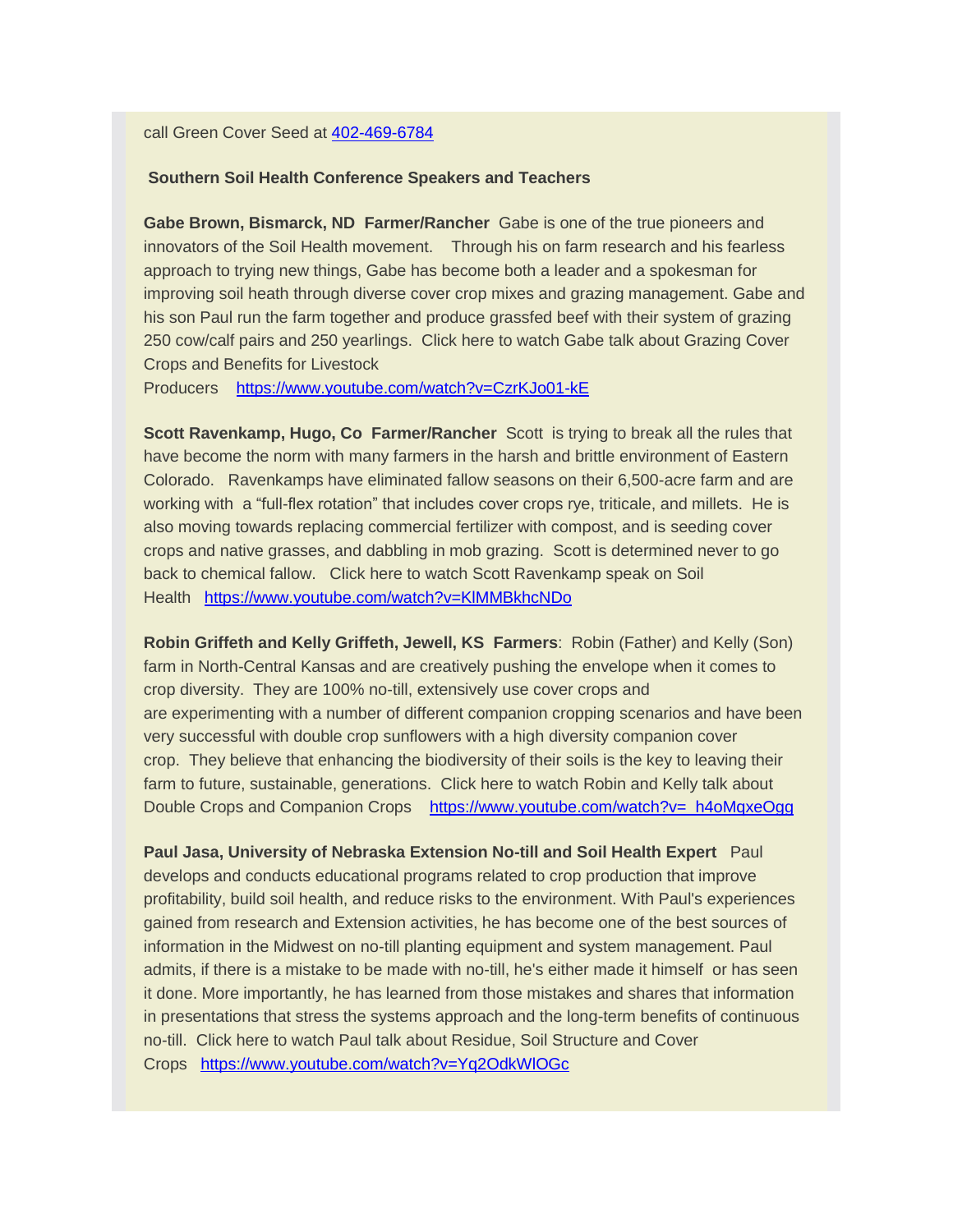**Alan Mindemann, Farmer, Apache OK** Alan is a pioneer of no-till systems in Oklahoma, having been in a high residue, dryland, continuous no-till system since 1996. Cover crops have been integrated into the system since 2004. Cash crops grown include grain sorghum, corn, millet ,wheat ,rye, oats, sunflowers, mungbeans, cowpeas and soybeans. Rotations are divided into high and low risk(water use) crops with the object of taking advantage of all available moisture. No matter when or how it comes. He strives for always keeping his soil covered and advises "Don't be afraid of too much residue - only be afraid of poorly managed residue!" Click here to read more about Alan (from the No-till Farmer Magazine) [http://www.notill.org/sites/default/files/ntf\\_dec\\_08\\_p14-15\\_copy.pdf](http://greencoverseed.bmetrack.com/c/l?u=4A40096&e=5D4BE5&c=61D6C&t=0&l=3D278E4&email=xJ%2BFunQBAn4p%2BSZfqnRVyKMuTKEwIOm4NyIeD9VsXLU%3D)

**Jonathan Cobb, Rogers, TX Rancher/Farmer** Jonathan is a soil rancher and is passionate about regenerating the soil and providing healthy nutrient-dense food for his family and community. After seven years row crop farming 2500 acres with his father, Jonathan nearly left the farm. It was an introduction to soil health that gave hope and led him to stay and change the paradigm. Jonathan and his sister started Green Fields Farm in 2013 and currently provide grass-fed & finished beef and pastured eggs from their family farm in central Texas. He also works with Green Cover Seed to provide custom cover crop mixes as a tool to help others regenerate the life in their soils.

**Todd Kimbrell, Hillsboro, TX Farmer** Todd farms in the Blackland prairie of Central TX and strives to improve his ground with a progressive approach using soil health principles, precision technology and a positive attitude. He adopted a management system 3 years ago on farms where landlords would agree that implemented all 5 soil health principles being especially creative in ways to integrate livestock with no fences and no livestock! Todd has a passion for farming and incorporates his family in every aspect of the operation. He farms for future generations and understands the importance of land stewardship for quality food and water. Todd and his wife Lindsay have a son Trey and daughter Tessa. Click here to learn more about Kimbrell's Farm on Out on the Land [http://outontheland.com/season-2-episode-14-soil-health-management-systems-2/](http://greencoverseed.bmetrack.com/c/l?u=4A40097&e=5D4BE5&c=61D6C&t=0&l=3D278E4&email=xJ%2BFunQBAn4p%2BSZfqnRVyKMuTKEwIOm4NyIeD9VsXLU%3D)

**Terry McAlister, Electra TX Farmer/Rancher** The McAlister Farm encompasses a variety of soils and terrain with primary crops being wheat, cotton and hay with secondary crops of canola, sesame and barley. Mother cow and stocker calves comprise their beef production enterprises. Even before persistent drought became the norm in this region Terry was one of the first to seriously experiment with no-till; the past 10 years he has aggressively expanded and promoted its practice, successfully utilizing strip tillage to combat compaction areas left by cattle. Their focus is to employ grazing and multispecies companion cover crops to bring increased value to no-till, push yields to the limit - yet ultimately leave the land healthier and more viable for future generations. Click on the link to read about Terry in the Dryland No-till Farmer: [http://www.no-tillfarmer.com/dryland/drylandno-](http://greencoverseed.bmetrack.com/c/l?u=4A40098&e=5D4BE5&c=61D6C&t=0&l=3D278E4&email=xJ%2BFunQBAn4p%2BSZfqnRVyKMuTKEwIOm4NyIeD9VsXLU%3D)